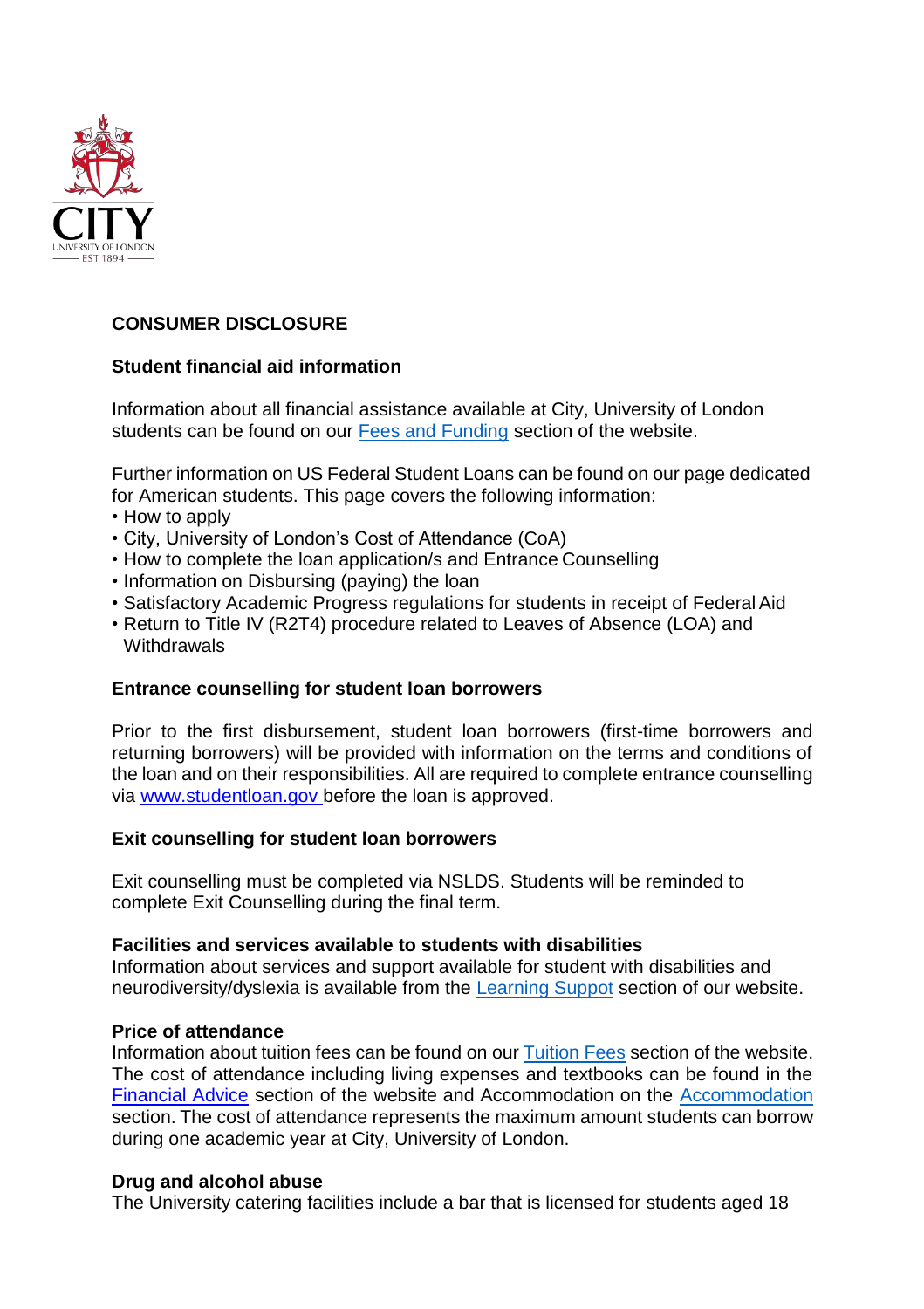years an over. If living in City nominated hall students will be issued with a resident handbook, for further information please contact the *City Accommodation Team*. The US Higher Education Act of 1965 provides detailed information on penalties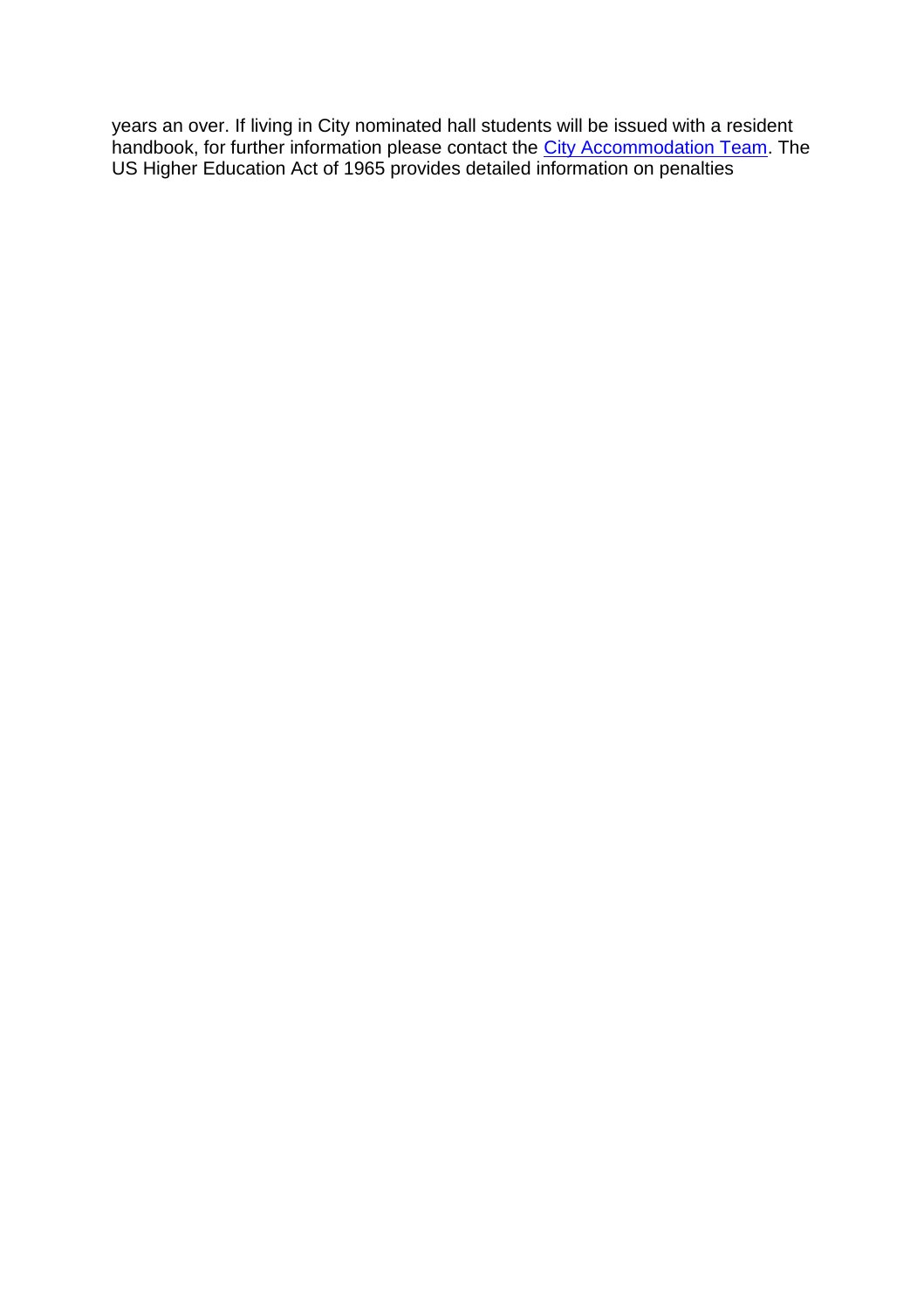associated with drug-related offences.

#### **Vaccinations policy**

Guidance on immunisations for the UK can found on the [Student Health Service](https://www.city.ac.uk/current-students/health-wellbeing-sport/student-health-service/international-students/immunisations) part of the website.

#### **Textbook information**

Information about any required and recommended textbooks for your course will be provided to you by your Department. Should you require specific information about textbooks, please contact your Department for advice.

## **Refund policy, requirements for withdrawal and return of Title IV financial aid**

Please see the City US Federal Student Loan Refund Policy. Procedures for withdrawal are available from your Course Officer and [Student](https://www.city.ac.uk/student-centre) [Centre.](https://www.city.ac.uk/student-centre)

## **Academic programme information (educational programme, instructional facilities and faculty)**

Information about current course and programmes available at City, University of London can be found on the following webpages:

- [Undergraduate](https://www.city.ac.uk/study/courses) Courses
- [Postgraduate Courses](https://www.city.ac.uk/study/courses)
- [Foundation](https://www.city.ac.uk/study/courses) Courses
- [Short Courses and](https://www.city.ac.uk/study/courses) CPD

Any changes in our academic programmes will be communicated by the relevant department.

## **Transfer of credit policies and articulation agreements**

It is possible to transfer credits from other universities and the relevant information is available within our [Senate Regulations](https://www.city.ac.uk/about/city-information/governance/constitution/senate-regulations) on the website.

## **Copyright infringement policies and sanctions (including computer use andfile sharing)**

Our policy on copyright infringement can be found on the website [here.](https://www.city.ac.uk/library/support/copyright) City's regulations about plagiarism and academic misconduct are available from the [Student](https://studenthub.city.ac.uk/)  [Hub.](https://studenthub.city.ac.uk/)

#### **School and programme accreditation, approval or licensure**

In the UK, the power to award degrees is regulated by law and the Privy Council is responsible for the granting of degree awarding powers and university titles. The University's power to award degrees derives from Section 214 of the Education Reform Act 1988. City, University of London is one of the degree-awarding bodies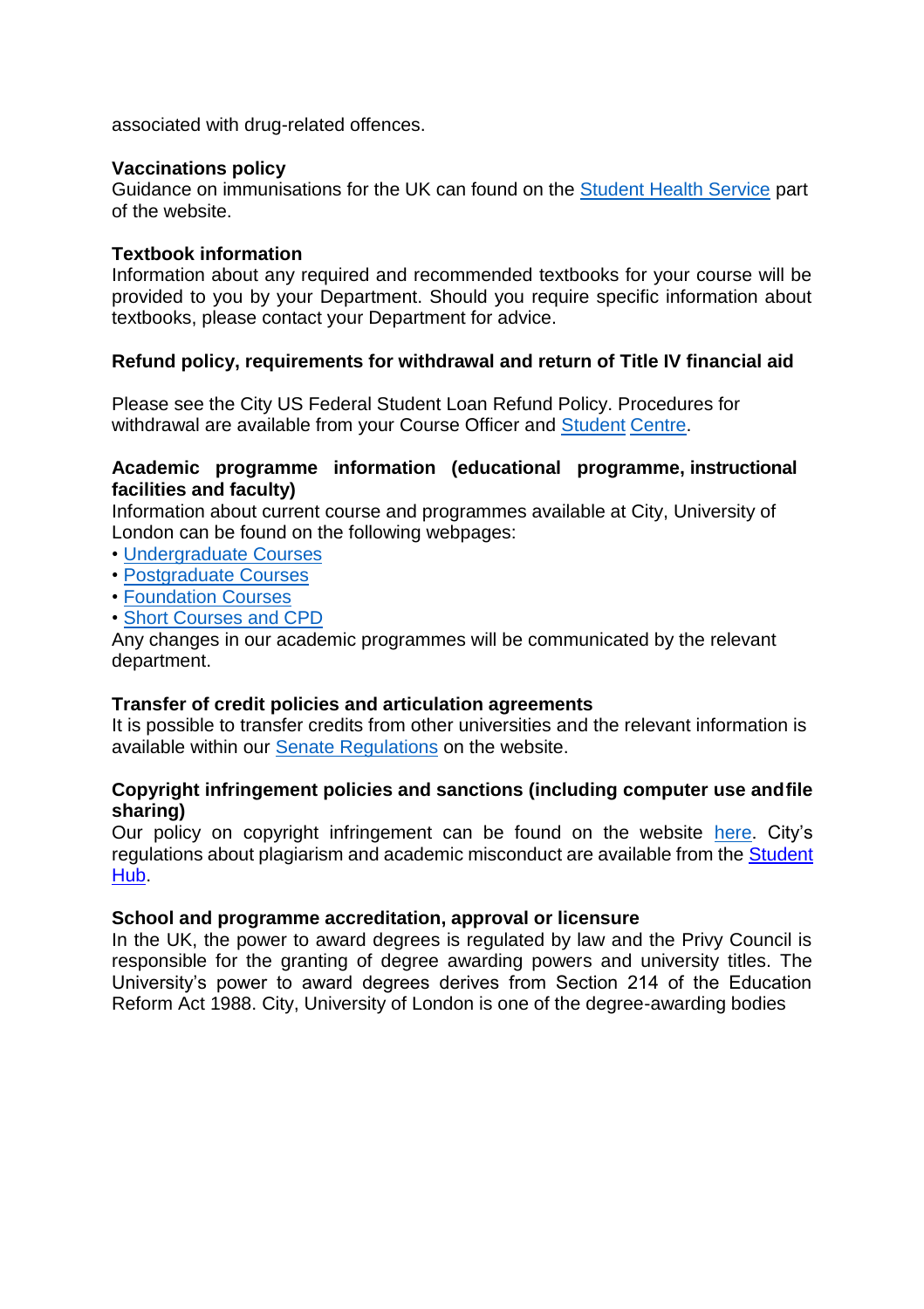recognised under that Act. You can view the current list of recognised bodies at the guide provided by the Government.

If an individual course is accredited by a professional or regulatory body, this will be listed on the relevant programme specification.

## **Completion/graduation and transfer-out rates for students receivingathletically related student aid**

No athletically related student aid has been received so far by any of our students. Even when the institution gets the first student(s) getting this type of funding, no data would be made publicly available due to the possibility of easily identifying the concerned student(s).

## **Retention rate Information on City, University of London**

University retention rate is available on the [HESA](https://www.hesa.ac.uk/?option=com_content&amp%3Btask=view&amp%3Bid=2072&amp%3BItemid=141) website.

#### **Completion/graduation and transfer-out rates**

Information on the City, University of London's completion and transfer-out rates is available on the HESA website. Due to the very low non-continuation rate, City, University of London is unable to supply a breakdown of completion or transfer-out rates by gender, ethnicity or recipients of need-based subsidised loans, as this may reveal personally identifiable information about an individual student, which would make the University in breach of the GDPR regulations.

## **Placement in employment, types of graduate and professional education in which the school's graduates enrol and job placement rates**

The Destination of Leavers from Higher Education (DLHE) survey is available on the [HESA](https://www.hesa.ac.uk/?option=com_content&amp%3Btask=view&amp%3Bid=2072&amp%3BItemid=141) website. The timeframes and methodology associated with this survey are also explained on this website. Further information is available from our [Careers Service](https://www.city.ac.uk/careers) webpage.

## **Intercollegiate athletic program participation rates and financial support data**

No such programme exists at City, University of London currently.

## **Security report - missing person notification policy**

For information missing student policies, please contact our [Security Office.](https://www.city.ac.uk/contact#tab%3Dtab-3)

#### **Privacy of student records**

Our [Data Protection Privacy Notice](https://www.city.ac.uk/about/city-information/legal/data-protection) outlines your rights under the Data Protection Act 1998. [Please contact the Information Compliance Team for further information.](https://www.city.ac.uk/about/governance/legal/freedom-of-information)

## **Student loan information published by the US Department of Education**

City, University of London will provide information published by the US Department of Education to students at any time that information regarding loan availability is requested, including the rights and responsibilities of students and schools under Title IV, HEA loan programs.